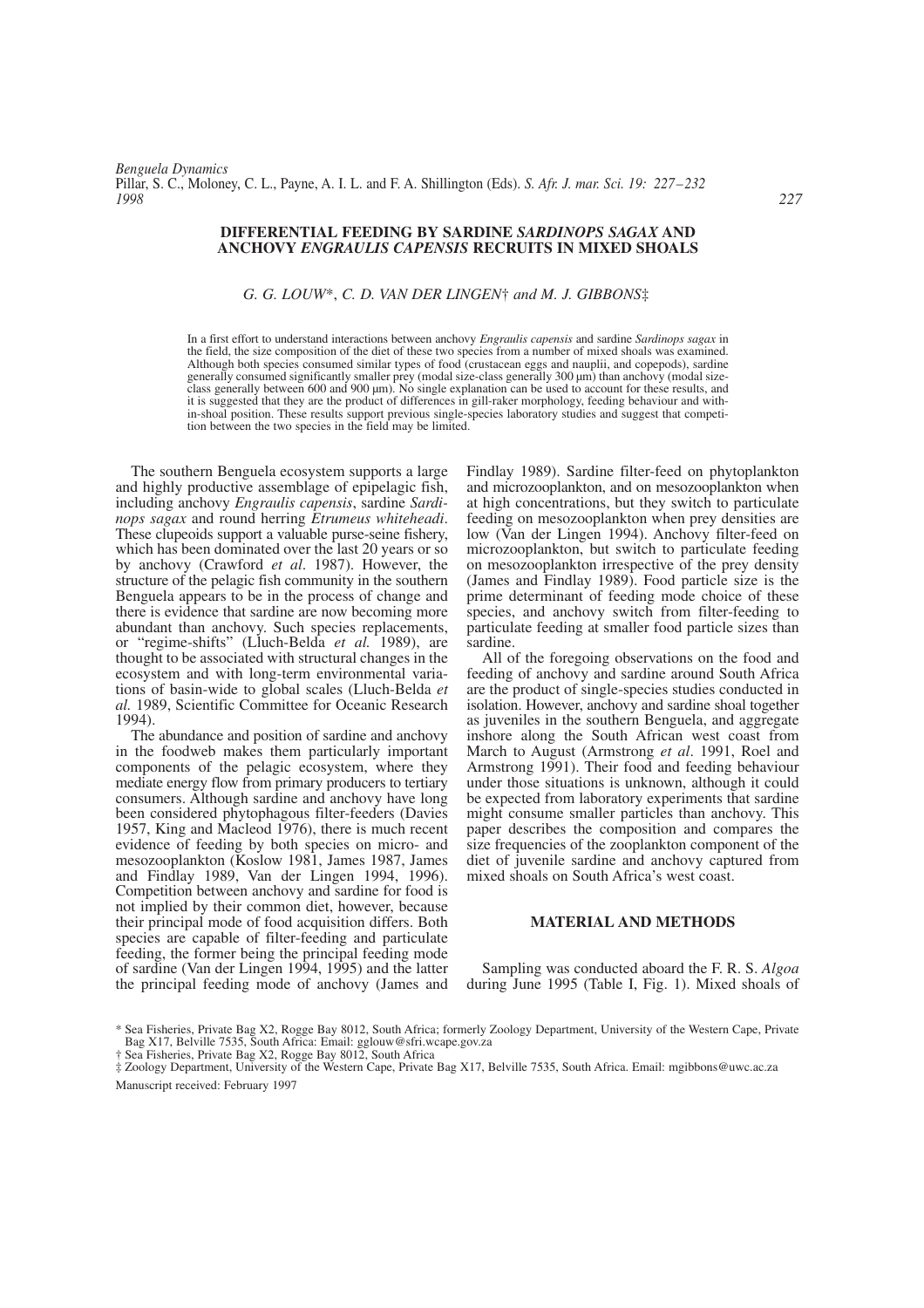

Fig. 1: Position of trawls from which mixed samples of *Sardinops sagax* and *Engraulis capensis* were collected for stomach content analysis during June 1995

fish were captured with an Engels 308 midwater trawl, fitted with a cod-end liner of 12-mm mesh. Samples from each trawl were immediately blast-frozen on capture. In the laboratory, 10 randomly selected fish of each species from each shoal were thawed, measured (fork length, *FL* mm) and the stomachs removed. The contents of the cardiac stomach and the fundus of the stomach were fixed in 10% formalin and stained with Rose Bengal. In order to reduce bias and eliminate the effects of cod-end feeding, the contents of the oesophagus or intestine were excluded from the analysis (Hyslop 1980, James 1987). Several authors

have reported minimal differences between the stomach contents of individual fish of any one species within a shoal (Davies 1957, Hand and Berner 1959, James 1987, Rojas de Mendiola 1989). Consequently, the stomach contents of all individuals of each species within a shoal were pooled prior to microscopic analysis.

All identifiable zooplankton material in the pooled stomach content samples was counted and measured under a stereomicroscope at ×45 magnification. Prosome length and/or width of all copepods present in the sample were measured by means of an ocular micrometer. Where necessary, prosome lengths were derived from regression equations relating prosome width to prosome length. Length frequency histograms of the copepod fraction of the diet for each species in each shoal were constructed using size-classes of 100 µm. Where samples were too large to count in their entirety, randomly selected subsamples were examined and a minimum of 100 prey items were counted and measured.

To determine whether the different species in any one shoal were eating prey of the same sizes, length frequency histograms of copepod prosome length were compared using Chi-squared contingency tables. In order to reduce bias in the analyses, all instances where the expected frequencies were less  $\leq 5\%$  were pooled with neighbouring size-classes (Zar 1984). The null hypothesis in all comparisons was that the fish consumed the same size-classes of prey at similar frequencies.

## **RESULTS**

Mixed shoals of anchovy and sardine were taken from 13 trawls made during the survey, although sufficient data for stomach content analysis were obtained from only seven of the 13 shoals (Table I). Sardine were significantly  $(p < 0.001)$  larger than anchovy (Table I) in six of the seven shoals analysed herein, although differences in length were rarely large. There was no consistent relationship between the size of fish caught and their area of capture (Fig. 1).

Appreciable quantities of phytoplankton were only observed in the diet of anchovy and sardine at one (46-03A) and two (46-03A and 39-07B) of the seven stations respectively. Crustacean eggs and copepod nauplii, copepodites and adults constituted the zooplankton component of the diet of both fish species. Although all prey types were recorded from fish stomachs at all stations, the relative frequencies of the different prey types varied among stations and species.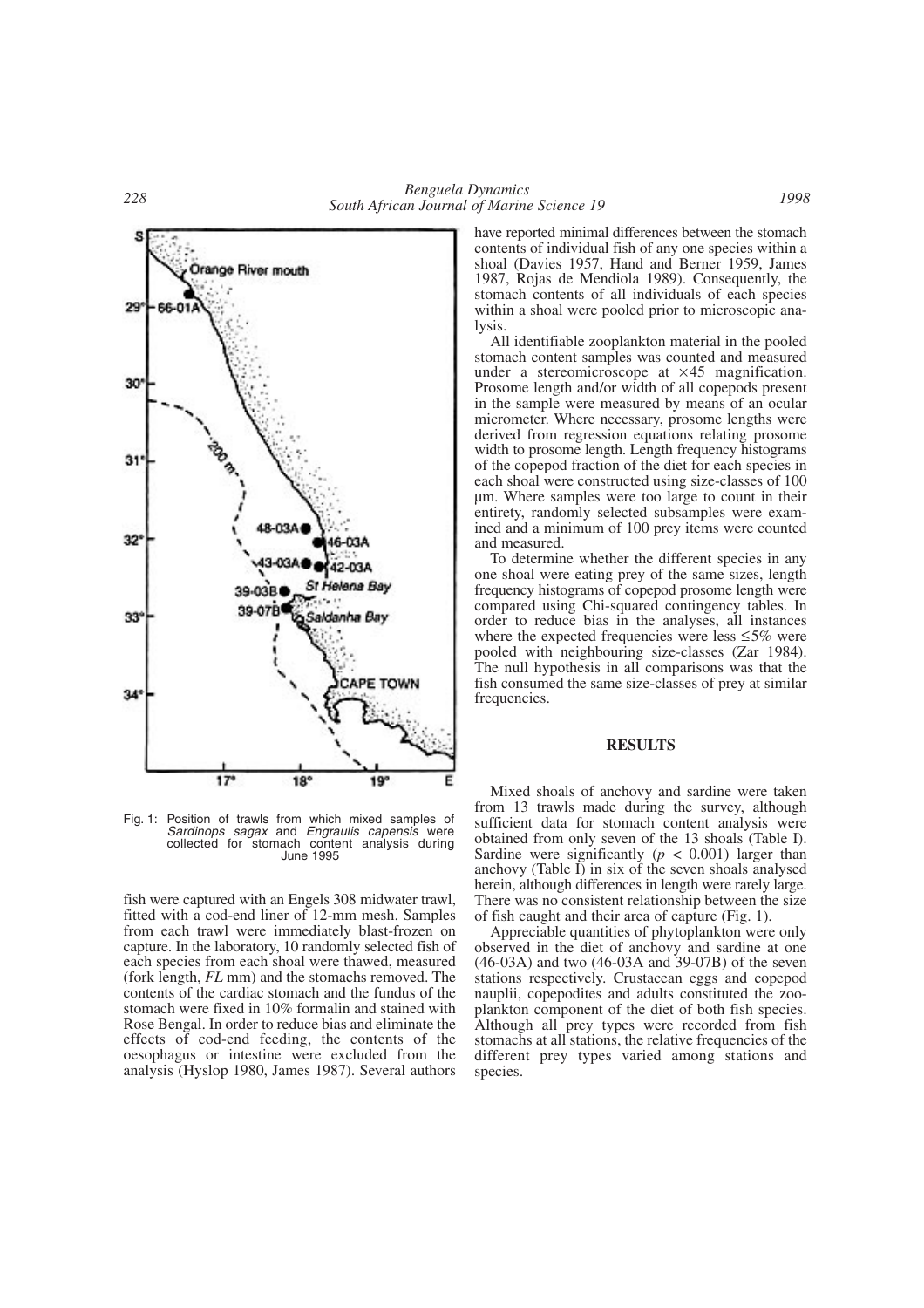Table I: Number, mean fork length (*FL*) and standard deviation (*SD*) of anchovy and sardine recruits caught in mixed shoals during June 1995. Significant differences (*p* < 0.05; Mann-Whitney two-tailed U test) in mean length between species in any one shoal are indicated. The time of capture and the proportional composition (the ratio of anchovy to sardine in %) of each shoal are also given

| Species            | Trawl number | $\boldsymbol{n}$ | Mean $\pm$ SD (FL mm)               | Capture time | Proportion (% anchovy; sardine) |
|--------------------|--------------|------------------|-------------------------------------|--------------|---------------------------------|
| Anchovy<br>Sardine | $66-01A$     | 10<br>10         | $78.2 \pm 6.5^*$<br>$109.2 \pm 7.1$ | 12:00        | 12:84                           |
| Anchovy<br>Sardine | $48-03A$     | 10<br>10         | $86.6 \pm 2.0$ NS<br>$86.7 \pm 9.8$ | 21:00        | 88:09                           |
| Anchovy<br>Sardine | $46-03A$     | 10<br>10         | $88.4 \pm 5.7*$<br>$100.2 \pm 8.1$  | 07:00        | 71:25                           |
| Anchovy<br>Sardine | $43-03A$     | 10<br>10         | $76.2 \pm 6.8^*$<br>$86.8 \pm 7.6$  | 20:30        | 68:32                           |
| Anchovy<br>Sardine | $42-03A$     | 10<br>10         | $88.9 \pm 6.7*$<br>$97.8 \pm 8.0$   | 04:00        | 80:17                           |
| Anchovy<br>Sardine | 39-07B       | 10<br>10         | $83.0 \pm 3.1*$<br>$101.9 \pm 8.6$  | 07:00        | 88:12                           |
| Anchovy<br>Sardine | $39-03B$     | 10<br>10         | $85.9 \pm 4.7*$<br>$96.0 \pm 6.6$   | 00:30        | 54:46                           |

 $* p < 0.05$ 

 $N\hat{S}$  = Not significant (*p* > 0.05)

The diets of both anchovy and sardine were generally numerically dominated by small zooplankton particles, reflecting the small size of the crustacean eggs. Generalizations about the overall size structure of the diet of either species cannot be made from the total data-set, because of variations in the frequencies with which the different prey types (specifically copepods) were consumed. However, unimodal size frequency distributions were generally observed for sardine, whereas those of anchovy tended to be bimodal (an egg mode and a copepod mode). The unimodal size frequency distributions observed for sardine can be explained by the relatively small size of the copepods eaten. Indeed, if crustacean eggs are ignored from comparisons of the size structure of the diet, it is apparent that sardine consumed smaller copepods than anchovy (Fig. 2). These differences were significant in all cases (Table II), although the number of utilizable shoals is reduced from seven to four in the

Table II: Chi-square ( $\chi^2$ ) statistics generated by contingency<br>table comparisons of the size frequency distributions of copepods in the guts of sardine and anchovy from the various trawls

| Trawl                                        |         | $\gamma^2$                     | Significance                             |
|----------------------------------------------|---------|--------------------------------|------------------------------------------|
| $46-03A$<br>$48-03A$<br>$43-03A$<br>$39-03B$ | 12<br>n | 82.4<br>328.4<br>67.4<br>146.9 | < 0.001<br>< 0.001<br>< 0.001<br>< 0.001 |

analyses. Sardine also consumed a more restricted size range of copepods than did anchovy, and few sardine ingested copepods with a prosome length >1 mm, whereas prey of that size was frequently recorded in the guts of anchovy.

Although there was no consistent modal size-class of copepods eaten by anchovy, sardine tended to eat prey of 300–500 µm prosome length. The lack of good agreement between shoals in the size of prey eaten by either fish species does not reflect differences in the size of the fish and probably reflects spatial variations in the size structure of ambient prey communities. Consequently, no great significance should be attached to them.

# **DISCUSSION**

The stomach contents of fish must reflect the size and taxonomic composition of the prey environment to some extent. When the size structure of the food is skewed towards small particles (as suggested in Fig. 2d), the diets of both anchovy and sardine appear similar. However, when the food environment is composed of a wide size range of prey (Fig  $2a-c$ ), it is clear that sardine and anchovy feed on different-sized components of the zooplankton when shoaling together: sardine ingested smaller copepods than anchovy. Although the differences in ingested copepod size observed between the two species are highly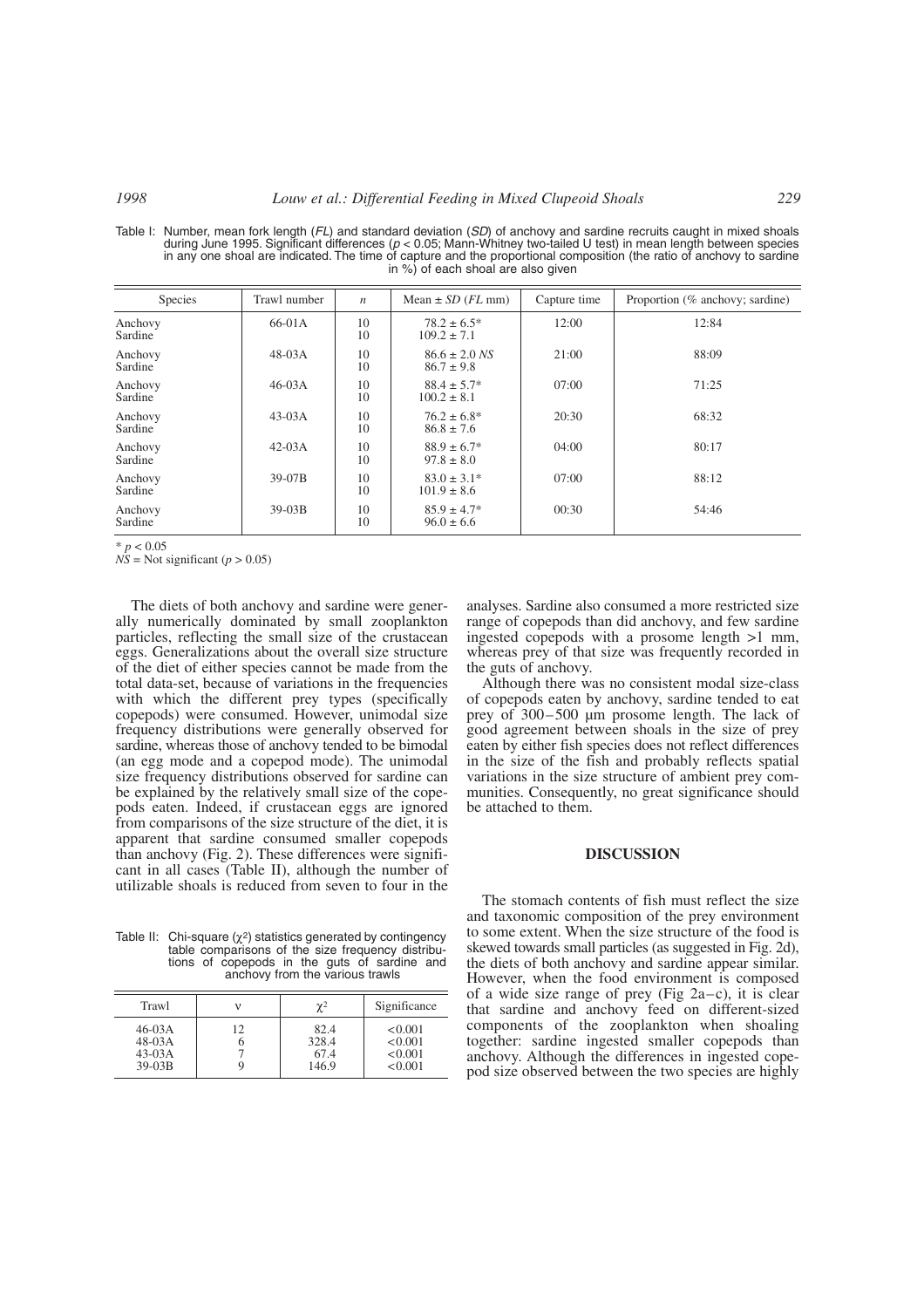

Fig. 2: Size frequency of copepod prosome length in stomach contents of *Sardinops sagax* and *Engraulis capensis* recruits from mixed shoals from trawl number (a) 46-03A, (b) 48-03A, (c)43-03A and (d) 39-03B, June 1995

significant, the absolute size of the data-set is small and conclusions should therefore be regarded as tentative. However, the data are extensive in the sense that they have been generated from a number of distinct shoals and are not the result of intensive studies of a single shoal. The present data support the findings of previous field and laboratory studies that sardine are principally filter-feeders that obtain the majority of their nutritional requirements from smaller food particles (Van der Lingen 1994, 1995, 1996), whereas anchovy are principally particulate feeders that generally consume larger food particles (James 1987, 1988, James and Findlay 1989).

The observed differences in ingested copepod size between sardine and anchovy recruits may be explained by several factors. First, these species show differences in the morphology of their feeding apparatus, sardine having a smaller gap between their gillrakers than

anchovy (King and Macleod 1976). Applying the equations relating mean gillraker gap to fish size for each species, provided by King and Macleod (1976), to the mean sizes of sardine (97 mm) and anchovy (84 mm) under study, gives estimates of 0.238 and 0.313 mm for the gillraker gaps of sardine and anchovy respectively. Since food particles ingested by these fish, whether by filter- or particulate feeding, have to be retained by the gillrakers, the smaller gillraker gap of sardine may, in part, be responsible for the observed difference in ingested copepod size.

Differential feeding behaviour can also be invoked to explain the differences in the size composition of the diet of sardine and anchovy. Filter-feeding is essentially non-selective, whereas particulate-feeding fish select specific food particles, generally the largest in their visual field (Lazarro 1987). Particulate-feeding anchovy are therefore more likely to ingest larger par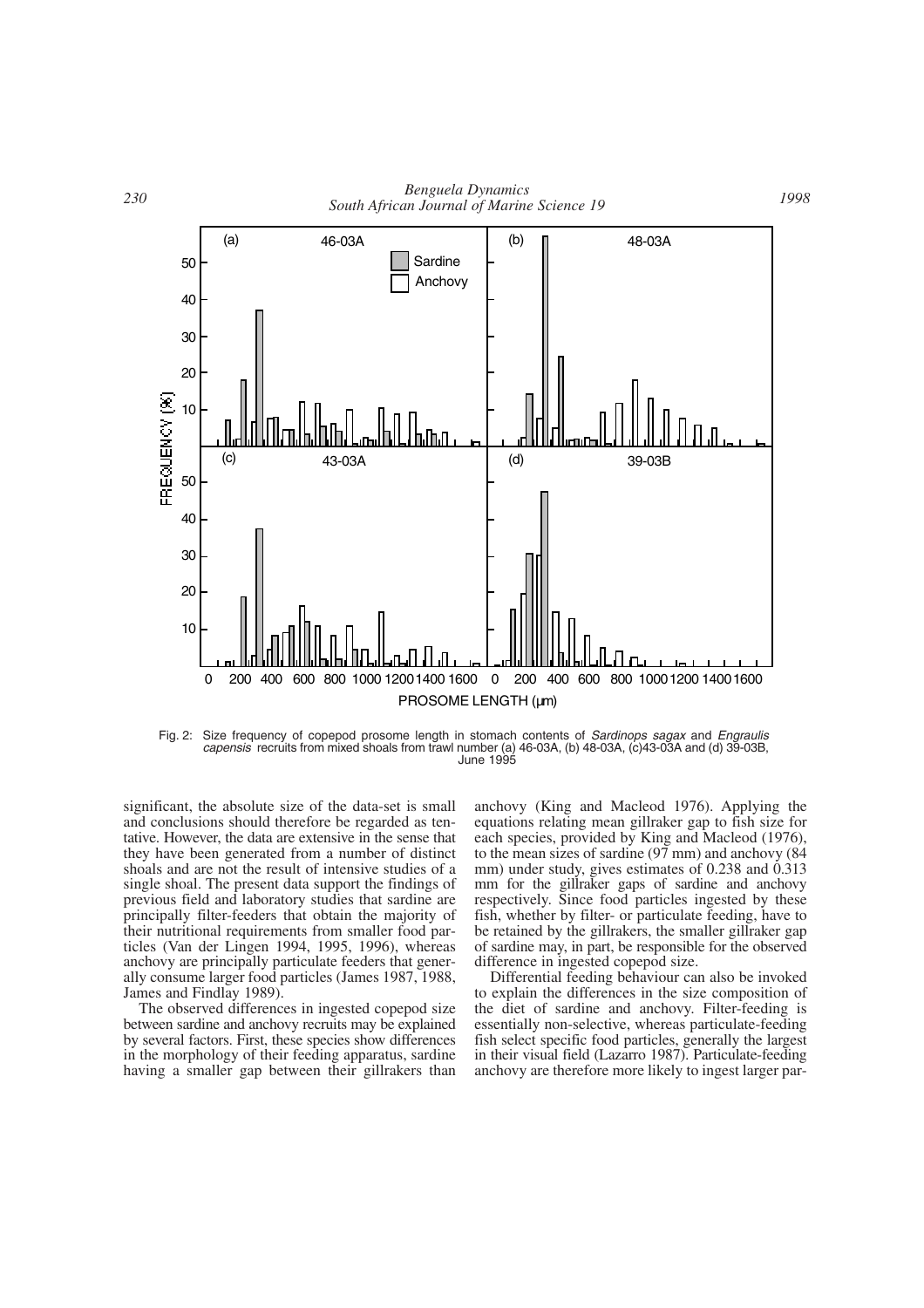ticles than filter-feeding sardine, as shown by the results presented herein. The unimodal size distribution of small copepods found in sardine stomachs is consistent with this hypothesis, as is the bimodal size of copepods ingested by anchovy; larger sizes having being ingested through particulate feeding, whereas smaller copepods were ingested through filter-feeding, or incidentally when particulate feeding.

The third factor that could be implicated in explaining these observed differences in the size distributions of ingested copepods is that sardine and anchovy may exhibit different spatial distributions within a mixed shoal. Fish of similar size shoal together for hydrodynamic advantage (Pitcher *et al*. 1985), for food gathering (e.g. detection) and for predator avoidance (Pitcher and Parrish 1993). However, differences in spatial distribution have been observed within mixed shoals. Heterospecific aggregations of silverside *Allanetta harringtonensis*, round herring *Jenkensia lamprotaenia*, anchovy *Anchoa choerostoma* and sardine *Harengula humeralis* display a vertical stratification pattern in their aggregation at very small scales (cm), with fish sorting by species and size (Parrish 1989). Similar spatial segregation has been observed in South African laboratory studies on a small mixed shoal of sardine and anchovy adults. While both species remained loosely aggregated in a common shoal when feeding on zooplankton prey, the filterfeeding sardine maintained a position above and slightly behind the particulate-feeding anchovy (C. D. vd L, pers. obs.). Spatial segregation by sardine and anchovy recruits in mixed shoals is therefore likely, and it could result in differential encounter rates with copepod prey of different size.

Although the results of this study suggest that sardine and anchovy recruits in mixed shoals ingest copepods of different size, it is unlikely that any single explanation can account for this. Rather, the observed differences are attributable to a combination of reasons. The present data corroborate the findings of earlier studies, and provide further evidence for the hypothesis that sardine and anchovy, while both planktivorous species, are generally trophodynamically distinct. This finding is in contrast to those of de Silva (1973) and Li *et al.* (1992), who have suggested that competition between co-occurring clupeoids off Scotland and Japan respectively may be important.

#### **ACKNOWLEDGEMENTS**

We thank the officers and crew of the F.R.S. *Algoa*. Mr S. L. Lamberth of Sea Fisheries, Cape Town, and Dr M. Castillo-Rivera of the Universidad Autonoma

Metropolitana, Mexico, are thanked for their valuable reviews of the manuscript.

#### **LITERATURE CITED**

- ARMSTRONG, M. J., CHAPMAN, P., DUDLEY, S. F. J., HAMP-TON, I. and P. E. MALAN 1991 — Occurrence and population structure of pilchard *Sardinops ocellatus*, round herring *Etrumeus whiteheadi* and anchovy *Engraulis capensis* off the east coast of southern Africa. *S*. *Afr*. *J*. *mar*. *Sci*. **11**: 227–249.
- CRAWFORD, R. J. M., SHANNON, L. V. and D. E. POLLOCK 1987 — The Benguela ecosystem. 4. The major fish and invertebrate resources. In *Oceanography and Marine Biology*. *An Annual Review* **25**. Barnes, M. (Ed.). Aberdeen; University Press: 353–505. DAVIES, D. H. 1957 — The South African pilchard (*Sardinops*
- *ocellata*). Preliminary report on feeding off the West Coast, 1953–56. *Investl Rep*. *Div*. *Fish*. *S*. *Afr*. **30**: 40 pp.
- DE SILVA, S. S. 1973 Food and feeding habits of the herring *Clupea harengus* and sprat *C. sprattus* in inshore waters of the west coast of Scotland. *Mar*. *Biol*. **20**: 282–290.
- HAND, C. H. and L. BERNER 1959 Food of the Pacific sardine (*Sardinops caerulea*). *Fishery Bull*. *Fish Wildl*. *Serv*.*, U. S.* **60**(164): 175–184.
- HYSLOP, E. J. 1980 Stomach contents analysis a review of methods and their application. *J*. *Fish Biol*. **17**(4): 411–429.
- JAMES, A. G. 1987 Feeding ecology, diet and field-based stud-ies on feeding selectivity of the Cape anchovy *Engraulis capensis* Gilchrist. In *The Benguela and Comparable Ecosystems*. Payne, A. I. L., Gulland, J. A. and K. H. Brink (Eds). *S. Afr. J. mar. Sci.* **5**: 673–692.
- JAMES, A. G. 1988 The feeding ecology of and carbon and nitrogen budgets for *Engraulis capensis* in the southern Benguela ecosystem. Ph.D. thesis, University of Cape Town:  $ix + 231$  pp.
- JAMES, A. G. and K. P. FINDLAY 1989 Effect of particle size and concentration on feeding behaviour, selectivity and rates of food ingestion by the Cape anchovy *Engraulis capensis*. *Mar*. *Ecol*. *Prog*. *Ser*. **50**(3): 275–294.
- KING, D. P. F. and P. R. MACLEOD 1976 Comparison of the food and the filtering mechanism of pilchard *Sardinops ocellata* and anchovy *Engraulis capensis* off South West Africa, 1971–1972. *Investl Rep*. *Sea Fish*. *Brch S*. *Afr*. **111**: 29 pp.
- KOSLOW, J. A. 1981 Feeding selectivity of schools of northern anchovy, *Engraulis mordax*, in the southern California Bight. *Fishery Bull*.*, Wash*. **79**(1): 131–142.
- LAZZARO, X. 1987 A review of planktivorous fishes: their evolution, feeding behaviours, selectivities, and impacts. *Hydrobiologia* **146**: 97–167.
- LI, X-Y., KAWASAKI, T. and H. HONDA 1992 The niches of the Far Eastern sardine and Japanese anchovy. *Asian Fish*. *Sci*. **5**(3): 315–326.
- LLUCH-BELDA, D., CRAWFORD, R. J. M., KAWASAKI, T., MacCALL, A. D., PARRISH, R. H., SCHWARTZLOSE, R. A. and P. E. SMITH 1989 — World-wide fluctuations of sardine and anchovy stocks: the regime problem. *S*. *Afr*. *J*. *mar*. *Sci*. **8**: 195–205.
- PARRISH, J. K. 1989 Layering with depth in a heterospecific fish aggregation. *Environ*. *Biol*. *Fishes* **26**: 79–85.
- PITCHER, T. J., MAGURRAN, A. E. and J. I. EDWARDS 1985 Schooling mackerel and herring choose neighbours of sim-ilar size. *Mar*. *Biol*. **86**: 319–322.
- PITCHER, T. J. and J. K. PARRISH 1993 Functions of shoal-